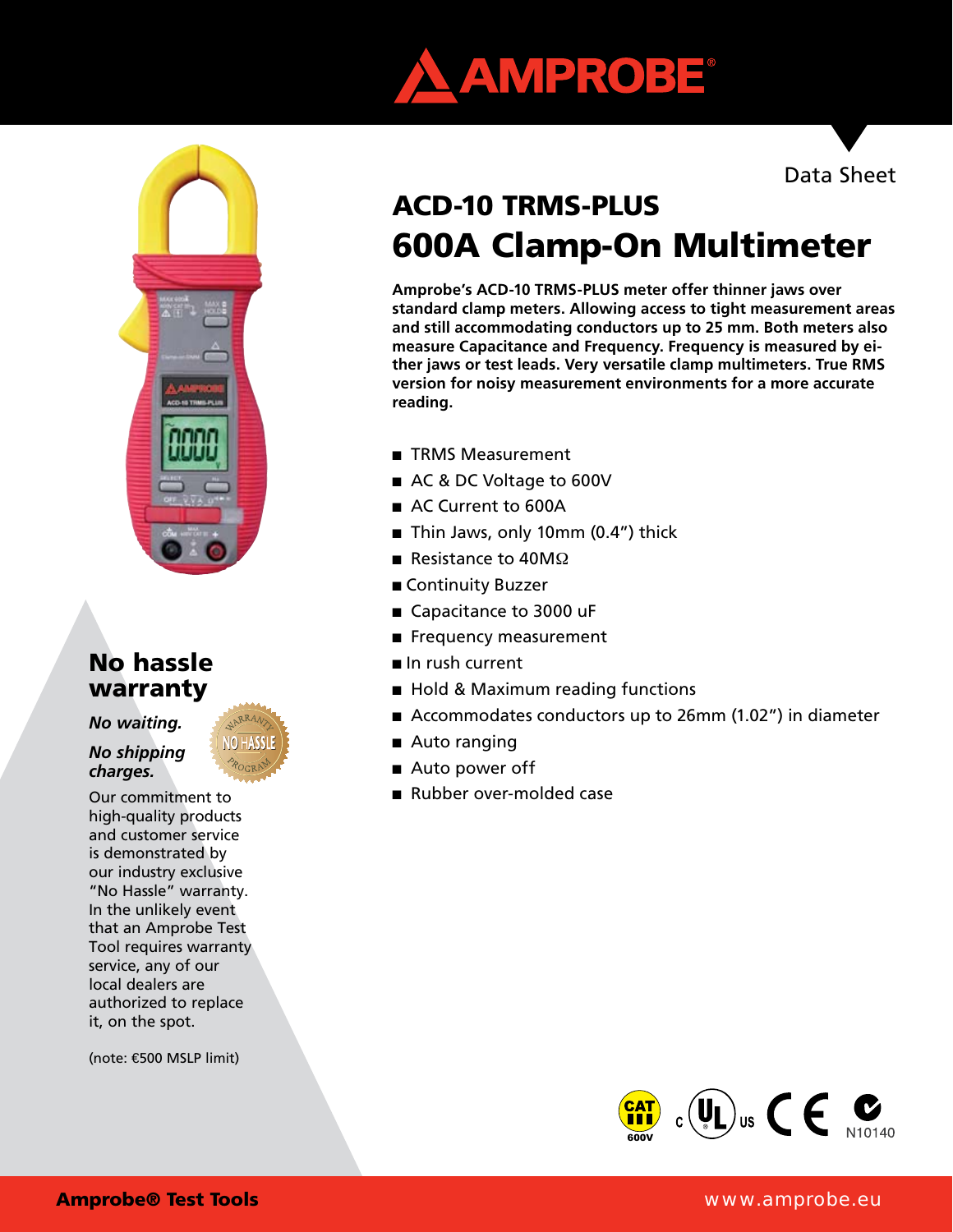

## ACD-10 TRMS-PLUS 600A Clamp-On Multimeter

# Data Sheet

#### **General Specifications**

| Display:                          | 3-3/4 digits 4000 counts LCD display                                                                                                             |  |  |
|-----------------------------------|--------------------------------------------------------------------------------------------------------------------------------------------------|--|--|
| <b>Update Rate:</b>               | 3 per second nominal                                                                                                                             |  |  |
| Polarity:                         | Automatic                                                                                                                                        |  |  |
| <b>Operating Temperature:</b>     | 0 °C to 40 °C; < 80% RH for temperature up to 31 °C decreasing linearly to 50% RH at 40 °C                                                       |  |  |
| Altitude:                         | Operating below 2000m; Indoor use                                                                                                                |  |  |
| <b>Storage Temperature:</b>       | -20 °C to 60 °C, $<$ 80% RH (with battery removed)                                                                                               |  |  |
| <b>Temperature Coefficient:</b>   | nominal 0.15 x (specified accuracy)/°C @(0 °C ~ 18 °C or 28 °C ~ 40 °C)                                                                          |  |  |
| Low Battery:                      | Below approx. 2.4V                                                                                                                               |  |  |
| <b>Power Supply:</b>              | 3V coin battery IEC-CR2032                                                                                                                       |  |  |
| <b>Power Consumption:</b>         | 2.8 mA typical except that 3.3 mA typical for ACA function                                                                                       |  |  |
| <b>APO Timing:</b>                | Idle for 30 minutes                                                                                                                              |  |  |
| <b>APO Consumption:</b>           | 5 µA typical                                                                                                                                     |  |  |
| Dimension:                        | 190 x 63 x 32 mm (7.4 x 2.5 x 1.3 in)                                                                                                            |  |  |
| Weight:                           | 139 gm approx                                                                                                                                    |  |  |
| Jaw opening & Conductor diameter: | $max$ 26 mm                                                                                                                                      |  |  |
| <b>Special Features:</b>          | 30ms Max Hold; Data Hold; Relative Zero mode                                                                                                     |  |  |
| Safety:                           | Meets EN61010-2-032, UL61010B-2-032, IEC61010-1 2nd Ed., EN61010-1<br>2nd Ed., UL61010-1 2nd Ed. CAT III-600 Volts ac & dc; Pollution degree : 2 |  |  |
| EMC:                              | Conforms to EN61326-1.                                                                                                                           |  |  |
|                                   | This product complies with requirements of the following European Community Directives: 89/336/EEC (Electromagnetic Compatibility)               |  |  |

uropean Community Directives: 89/ 336/ EEC (Electromagnetic and 73/ 23/ EEC (Low Voltage) as amended by 93/ 68/ EEC (CE Marking). However, electrical noise or intense electromagnetic fields in the vicinity of the equipment may disturb the measurement circuit. Measuring instruments will also respond to unwanted signals that may be present within the measurement circuit. Users should exercise care and take appropriate precautions to avoid misleading results when making measurements in the presence of electronic interference.

#### **Electrical Specification Accuracy** (23 °C ± 5 °C & < 75% R.H.)

| <b>Function</b>                | Range                        | Accuracy                                                                                                                                                                          |  |
|--------------------------------|------------------------------|-----------------------------------------------------------------------------------------------------------------------------------------------------------------------------------|--|
| <b>DC Voltage</b>              |                              |                                                                                                                                                                                   |  |
|                                | 400.0 mV                     | $\pm (0.3\% + 4 \text{ digits})$                                                                                                                                                  |  |
|                                | 4.000, 40.00, 400.0 V        | $\pm (0.5\% + 3 \text{ digits})$                                                                                                                                                  |  |
|                                | 600 V                        | $\pm$ (1.0% + 4 digits)                                                                                                                                                           |  |
|                                | NMRR:                        | >50 dB @ 50/60Hz                                                                                                                                                                  |  |
|                                | CMRR:                        | >120 dB @ DC, 50/60 Hz, Rs=1 kΩ                                                                                                                                                   |  |
|                                | Input Impedance:             | 10 M $\Omega$ , 30 pF nominal (1000 M $\Omega$ for 400.0 mV range)                                                                                                                |  |
|                                | Transient protection:        | 6.5 kV (1.2/50 µs surge)                                                                                                                                                          |  |
| AC Voltage (50Hz $\sim$ 500Hz) |                              |                                                                                                                                                                                   |  |
|                                | 4.000, 40.00, 400.0 V        | $\pm$ (1.5% + 5 digits)                                                                                                                                                           |  |
|                                | 600 V                        | $\pm$ (2.0% + 5 digits)                                                                                                                                                           |  |
|                                | CMRR:                        | $>60$ dB @ DC to 60 Hz, Rs=1 k $\Omega$                                                                                                                                           |  |
|                                | <b>Maximum Crest Factor:</b> | $<$ 1.75 : 1 at full scale & $<$ 3.5 : 1 at half scale limited to<br>fundamental and harmonics, that fall within the meter<br>specified AC bandwidth for non-sinusoidal waveforms |  |
|                                | Input Impedance:             | 10 M $\Omega$ , 30 pF nominal                                                                                                                                                     |  |
|                                | Transient protection:        | 6.5 kV (1.2/50us surge)                                                                                                                                                           |  |
|                                | <b>ACD-10 TRMS Plus:</b>     | True RMS sensing - 5 % to 100 % of range                                                                                                                                          |  |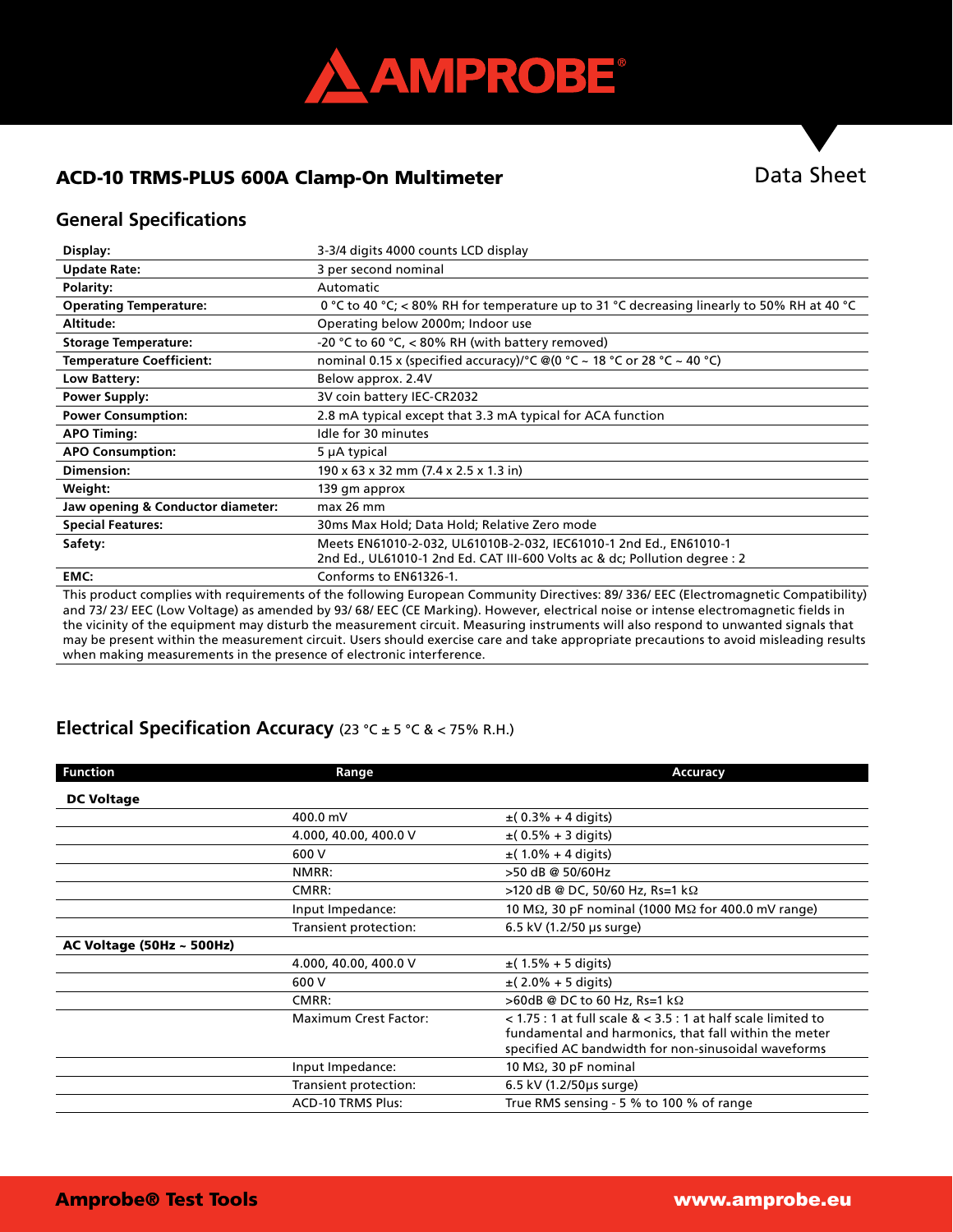

# ACD-10 TRMS-PLUS 600A Clamp-On Multimeter

# Data Sheet

# **Electrical Specification Accuracy** (23 °C ± 5 °C & < 75% R.H.), cont.

| <b>Function</b>                                                                                                                                                                                                                                                                                                                                                                                                                            | Range                                                     |                                                                 | <b>Accuracy</b>                  |  |  |  |
|--------------------------------------------------------------------------------------------------------------------------------------------------------------------------------------------------------------------------------------------------------------------------------------------------------------------------------------------------------------------------------------------------------------------------------------------|-----------------------------------------------------------|-----------------------------------------------------------------|----------------------------------|--|--|--|
| AC Current (Clamp-on 50Hz / 60Hz)                                                                                                                                                                                                                                                                                                                                                                                                          |                                                           |                                                                 |                                  |  |  |  |
|                                                                                                                                                                                                                                                                                                                                                                                                                                            | Range                                                     | Accuracy 1) 2) 3)                                               |                                  |  |  |  |
|                                                                                                                                                                                                                                                                                                                                                                                                                                            | 40.00, 400.0, 600 A                                       | $\pm$ (1.5% + 8 digits)                                         |                                  |  |  |  |
|                                                                                                                                                                                                                                                                                                                                                                                                                                            | <b>Overload Protections:</b>                              | ACA Clamp-on jaws: 600 A rms continuous                         |                                  |  |  |  |
|                                                                                                                                                                                                                                                                                                                                                                                                                                            | <b>ACD-10 TRMS Plus:</b>                                  | True RMS sensing - 10 % to 100 % of range                       |                                  |  |  |  |
| 1) Max Induced error from adjacent current carrying conductor: 0.05 A<br>2) Specified accuracy is from 1% to 100% of range and for measurements made at the jaw center. When the conductor is not posi-<br>tioned at the jaw center, position errors introduced are: Add 2% to specified accuracy for measurements made BEYOND jaw marking<br>lines (toward jaw opening)<br>3) Add 8 digits to specified accuracy @ reading < 10% of range |                                                           |                                                                 |                                  |  |  |  |
| <b>Resistance</b>                                                                                                                                                                                                                                                                                                                                                                                                                          |                                                           |                                                                 |                                  |  |  |  |
|                                                                                                                                                                                                                                                                                                                                                                                                                                            | $400.0 \Omega$                                            | $\pm (0.8\% + 8 \text{ digits})$                                |                                  |  |  |  |
|                                                                                                                                                                                                                                                                                                                                                                                                                                            | 4.000, 40.00, 400.0 k $\Omega$                            | $\pm (0.6\% + 4 \text{ digits})$                                |                                  |  |  |  |
|                                                                                                                                                                                                                                                                                                                                                                                                                                            | $4.000 \text{ M}\Omega$                                   | $\pm$ (1.0% + 4 digits)                                         |                                  |  |  |  |
|                                                                                                                                                                                                                                                                                                                                                                                                                                            | 40.00 MΩ                                                  | $\pm$ (2.0% + 4 digits)                                         |                                  |  |  |  |
|                                                                                                                                                                                                                                                                                                                                                                                                                                            | Open Circuit Voltage:                                     | 0.4 VDC typical                                                 |                                  |  |  |  |
|                                                                                                                                                                                                                                                                                                                                                                                                                                            | Transient protection :                                    | 6.5 kV (1.2/50µs surge)                                         |                                  |  |  |  |
| <b>Frequency</b>                                                                                                                                                                                                                                                                                                                                                                                                                           |                                                           |                                                                 |                                  |  |  |  |
| <b>Function</b>                                                                                                                                                                                                                                                                                                                                                                                                                            | <b>Sensitivity (Sine RMS)</b>                             | Range                                                           | Accuracy                         |  |  |  |
| 400.0 mVac                                                                                                                                                                                                                                                                                                                                                                                                                                 | 350mV 1                                                   | $0$ Hz $\sim$ 2 kHz                                             | $\pm (0.5\% + 4 \text{ digits})$ |  |  |  |
| 4.000 Vac                                                                                                                                                                                                                                                                                                                                                                                                                                  | 1V                                                        | $5$ Hz $\sim$ 5 kHz                                             | $±(0.5%+4$ digits)               |  |  |  |
| 4.000, 40.00 Vac                                                                                                                                                                                                                                                                                                                                                                                                                           | 32V                                                       | $5$ Hz $\sim$ 100 kHz                                           | $±(0.5%+4$ digits)               |  |  |  |
| 400.0 Vac                                                                                                                                                                                                                                                                                                                                                                                                                                  | 90V                                                       | $5$ Hz $\sim$ 10 kHz                                            | $\pm$ (0.5%+4 digits)            |  |  |  |
| 600 Vac                                                                                                                                                                                                                                                                                                                                                                                                                                    | 500V                                                      | $5$ Hz $\sim$ 5 kHz                                             | $\pm$ (0.5%+4 digits)            |  |  |  |
| 400.0 Aac                                                                                                                                                                                                                                                                                                                                                                                                                                  | 60A                                                       | 40 Hz $\sim$ 400 Hz                                             | $±$ (0.5% + 4 digits)            |  |  |  |
| Display counts:                                                                                                                                                                                                                                                                                                                                                                                                                            |                                                           | 5000                                                            |                                  |  |  |  |
| Resolution:                                                                                                                                                                                                                                                                                                                                                                                                                                |                                                           | $0.001$ Hz                                                      |                                  |  |  |  |
| Overload Protection:                                                                                                                                                                                                                                                                                                                                                                                                                       |                                                           | ACA Clamp-on jaws : AC 600A rms continuous                      |                                  |  |  |  |
| Transient protection:                                                                                                                                                                                                                                                                                                                                                                                                                      |                                                           | VAC input jacks: 6.5kV (1.2/50us surge)                         |                                  |  |  |  |
| Capacitance                                                                                                                                                                                                                                                                                                                                                                                                                                |                                                           |                                                                 |                                  |  |  |  |
|                                                                                                                                                                                                                                                                                                                                                                                                                                            | Range 1)<br>500.0nF, 5.000µF,<br>50.00µF, 500.0µF, 3000µF | Accuracy <sup>2)</sup> <sup>3)</sup><br>$\pm$ (3.5% + 6 digits) |                                  |  |  |  |
| 1) Additional 50.00nF range accuracy is not specified<br>2) Accuracies with film capacitor or better<br>3) Specified with battery voltage above 2.8V (approximately half full battery).<br>Accuracy decreases gradually to 12% at low battery warning voltage of approximately 2.4V                                                                                                                                                        |                                                           |                                                                 |                                  |  |  |  |
| <b>Transient protection:</b>                                                                                                                                                                                                                                                                                                                                                                                                               | 6.5 kV (1.2/50 µs surge)                                  |                                                                 |                                  |  |  |  |
| <b>Audible Continuity Tester</b>                                                                                                                                                                                                                                                                                                                                                                                                           |                                                           |                                                                 |                                  |  |  |  |
| <b>Audible indication:</b>                                                                                                                                                                                                                                                                                                                                                                                                                 | between 10 $\Omega$ and 120 $\Omega$ .                    |                                                                 |                                  |  |  |  |
| <b>Transient protection:</b>                                                                                                                                                                                                                                                                                                                                                                                                               | 6.5 kV (1.2/50 µs surge)                                  |                                                                 |                                  |  |  |  |
| Diode Tester / Open Circuit Voltage Test Current                                                                                                                                                                                                                                                                                                                                                                                           |                                                           |                                                                 |                                  |  |  |  |
| (Typical)                                                                                                                                                                                                                                                                                                                                                                                                                                  | < 1.6 VDC @ 0.25 mA                                       |                                                                 |                                  |  |  |  |
| Transient protection:                                                                                                                                                                                                                                                                                                                                                                                                                      | 6.5 kV (1.2/50 µs surge)                                  |                                                                 |                                  |  |  |  |
| Max Hold* (where applicable)<br>Specified accuracy $\pm$ 50 digits for changes $>$ 25 ms in duration                                                                                                                                                                                                                                                                                                                                       |                                                           |                                                                 |                                  |  |  |  |